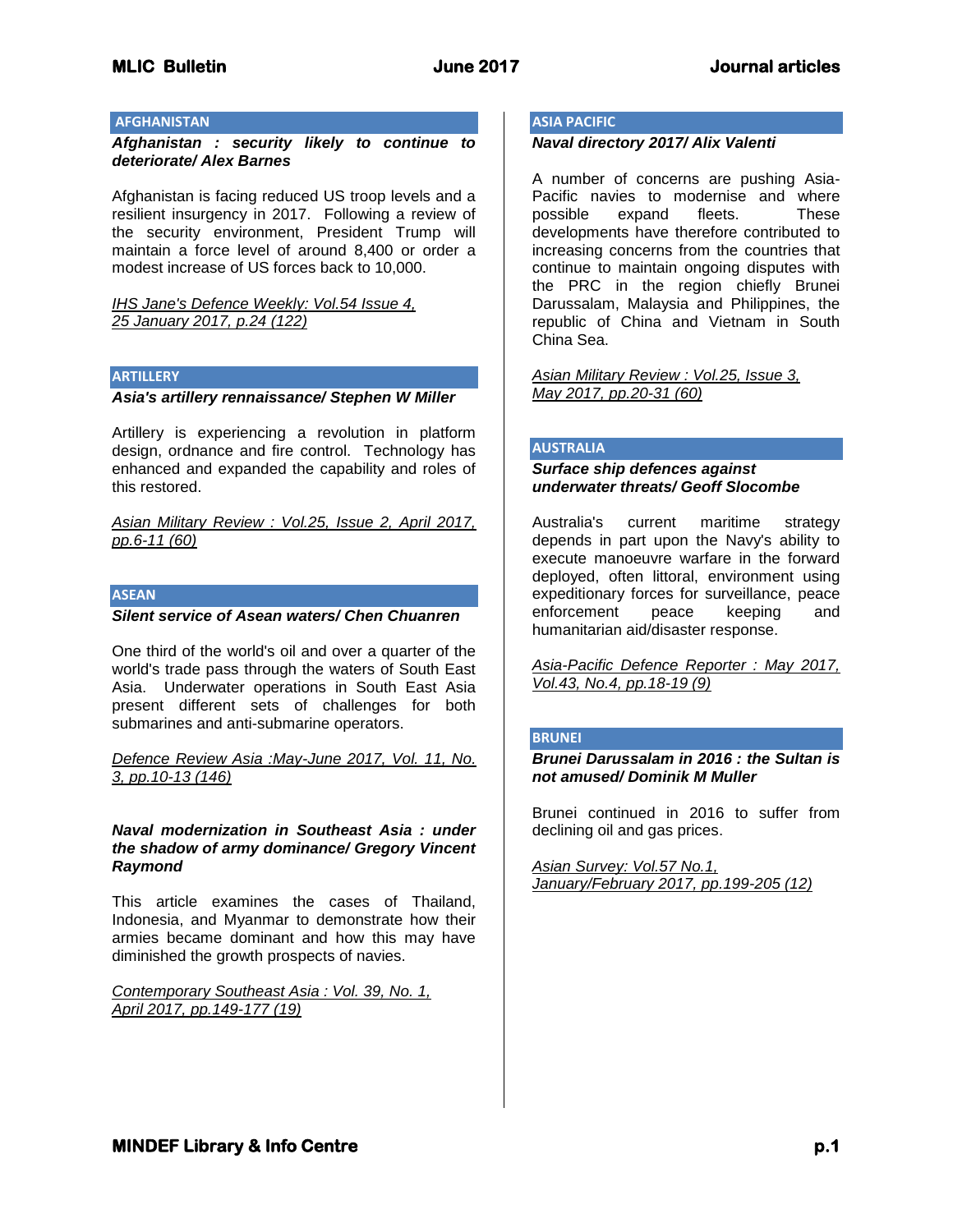#### **CHINA**

*China in Pacific regional politics/ Denghua Zhang*

This article focuses on China's impact on Pacific regional politics partly from the perspective of identity politics.

*Round Table: Commonwealth Journal of International Affairs : Vol, 106, No 2, April 2017, pp.197-206 (100)*

# *China reorganises 84 corps-level inits/ Gabriel Dominguez*

The new structure will have 'a profound influence on meeting the targets of enhancing the military in a new situation and building world class armed forces'

*IHS Jane's Defence Weekly: Vol.54 Issue 17, 26 April 2017, p.16 (122)*

# *Overlapping secrecies : China reorients strategic military intelligence/ Peter Mattis*

The article analyses the impact of the reforms and considers the outlook for China's intelligence apparatus.

*Janes Intelligence Review: Vol 29, Issue 4, April 2017, pp.8-15 (123)*

# *China's maritime trap/ Wei Zongyou*

This article highlights on China's policy in the East and South China seas has estranged its relations with most of its neighbors,

*The Washington Quarterly: Spring 2017, Vol.40 No.1, pp.167-184 (108)*

# *What do Chinese really think about democracy and India?/ Devin K Joshi*

This study's analysis of Chinese perceptions of democracy and India during the world's largest election reveal several things, first Chinese mass media there is massive censorship of democracy as a topic.

*Journal of Contemporary China : Vol.26, No. 105, May 2017, pp 385-402 (102)*

# **CHINA**

*Conceptualizing China and India's transforming strategic force postures under the essentials of minimum deterrence/ Zafar Khan*

The article examines the conceptualization of minimum deterrence doctrinal use of deterrent forces and the modernization of strategic forces though the perceptional aspects of three imperatives may differ between two nuclear states.

*Journal of Contemporary China : Vol.26, No. 105, May 2017, pp 403-418 (102)*

# **CHINA**

#### *Troubled waters/ Alan Warnes*

Maritime surveillance is an important requirement for most countries with interests in the South China Sea. The ongoing geopolitical situation in the region and as a whole Amd the most nations need to keep an eye on their neighbours.

*Asian Military Review : Vol.25, Issue 3, May 2017, pp.42-44 (60)*

# **CUBER DEFENCE**

*LM focuses on intelligence-led cyber defence/ Huw Williams*

The article highlights on the constantly changing and increasingly sophisticated cyber threat landscape requires a proactive approach to defending against attacks.

*IHS Jane's International Defence Review: April 2017, Vol.50, p.29 (120)*

# *Cyber defence/ Anthony Tucker-Jones*

The interview with Kevin Woollard and operations director BT research & technology, discussing the latest developments in cyber security

*Intersec: May 2017, pp.26-28 (69)*

# **MINDEF Library & Info Centre** *p.2* **p.2**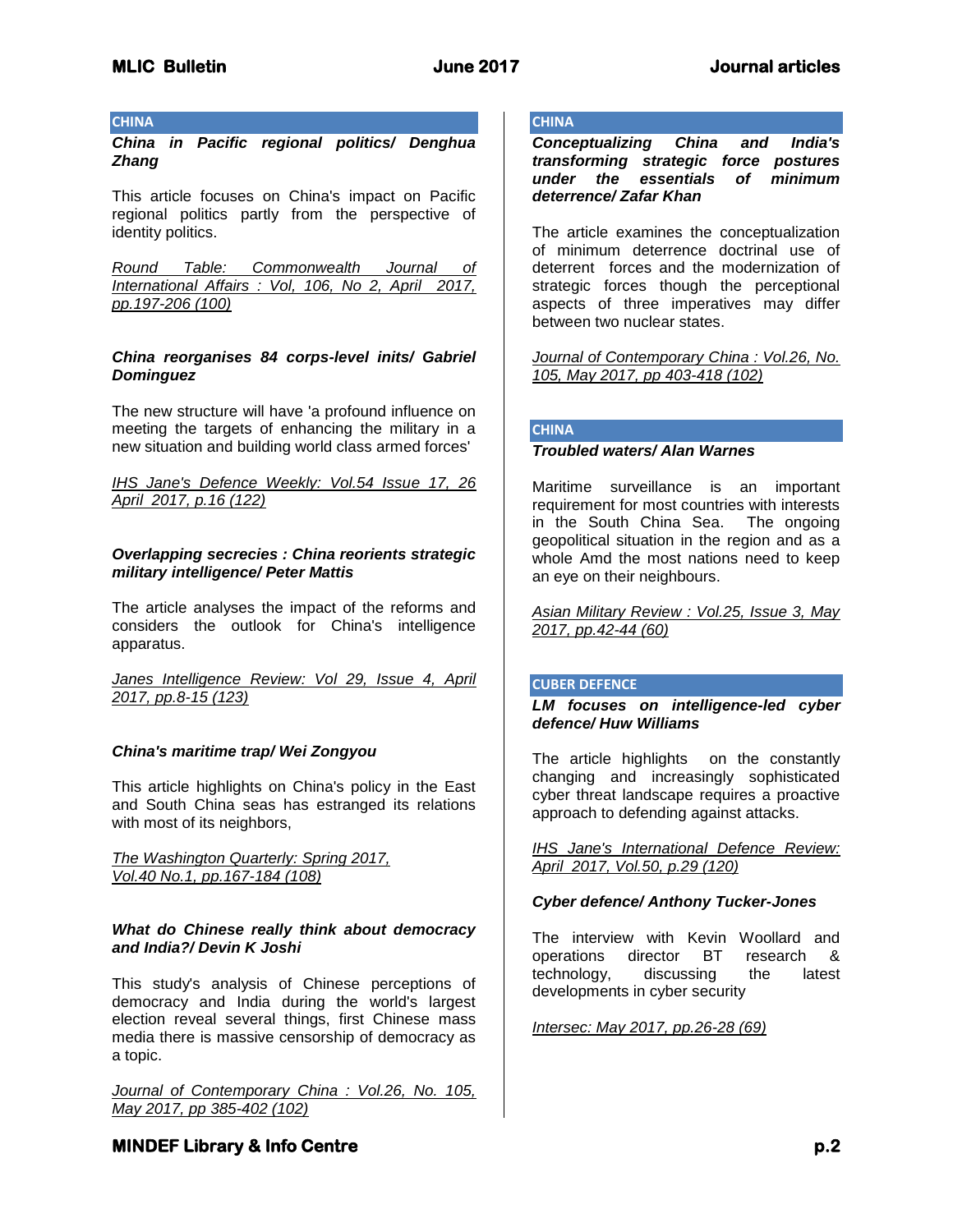#### **CYBER TERRORISM**

#### *Tackling cyber-terrorism : balancing surveillance with counter-communication/ Marek Palasinski*

The article analyses the online challenges posed by such groups pointing out how they might be potentially hampered by combining the currently dominant online surveillance with marginalized cyber counter-communication.

*Security Journal : Vol 30, No 2, 2017, pp.556-568 (48)*

#### **CYBER WARRIORS**

# *In search of cyber warriors/ Gerrard Cowan*

The article highlights on cyber recruitment is a high priority for the US army and training does not follow traditional military approach.

*IHS Jane's International Defence Review: May 2017, Vol.50, pp.30-32 (120)*

#### **CYBERTERRRORISM**

*Unpacking cyberterrorism discourse : specificity, status, and scale in news media constructions of threat/ Lee Jarvis*

The article argues that constructions of specificity, status and scale play an important yet hitherto under explored role within articulations of concern about the threat posed by cyberterrorism

*European Journal of International Relations: Vol. 2, Issue. 1, February 2017, pp.64-87 (26)*

# **INDONESIA**

#### *Amphibious assault/ Yulian Ardiansyah*

Examining future development of Indonesian military's amphibious warfare capability

*Asian Defence Technology : Vol.24, March 2017, pp.26-28(130)*

# **INDONESIA**

*The Trumph presidency and Indonesia: challenges and opportunities/ Evi Fitriani*

This article discusses some of the salient implications of the Trumph presidency for Southeast Asia's largest country Indonesia.

*Contemporary Southeast Asia : Vol. 39, No. 1, April 2017, pp.58-64 (19)*

*Indonesia approves acquisition of five A400Ms for USD2 billion/ Ridzwan Rahmat*

The acquisition is a significant step in the air force's modernisation efforts.

*IHS Jane's Defence Weekly: Vol.54 Issue 4, 25 January 2017, p.4 (122)*

#### **JAPAN**

*Australia and Japan strengthen military co-operation/ Julian Kerr*

Australia and Japan have signed an acquisition and cross servicing agreement to facilitate closer bilateral defence logistics support and co-operation during activities combined exercise, training and peacekeeping operations.

*IHS Jane's Defence Weekly: Vol.54 Issue 4, 25 January 2017, p.8 (122)*

#### **MALAYSIA**

*Malaysia in 2016 : sharpening political fault lines/ Anthony Milner*

In 2016, Prime minister overcame challenges that many predicted destroy him.

*Asian Survey: Vol.57 No.1, January/February 2017, pp.173-179 (12*)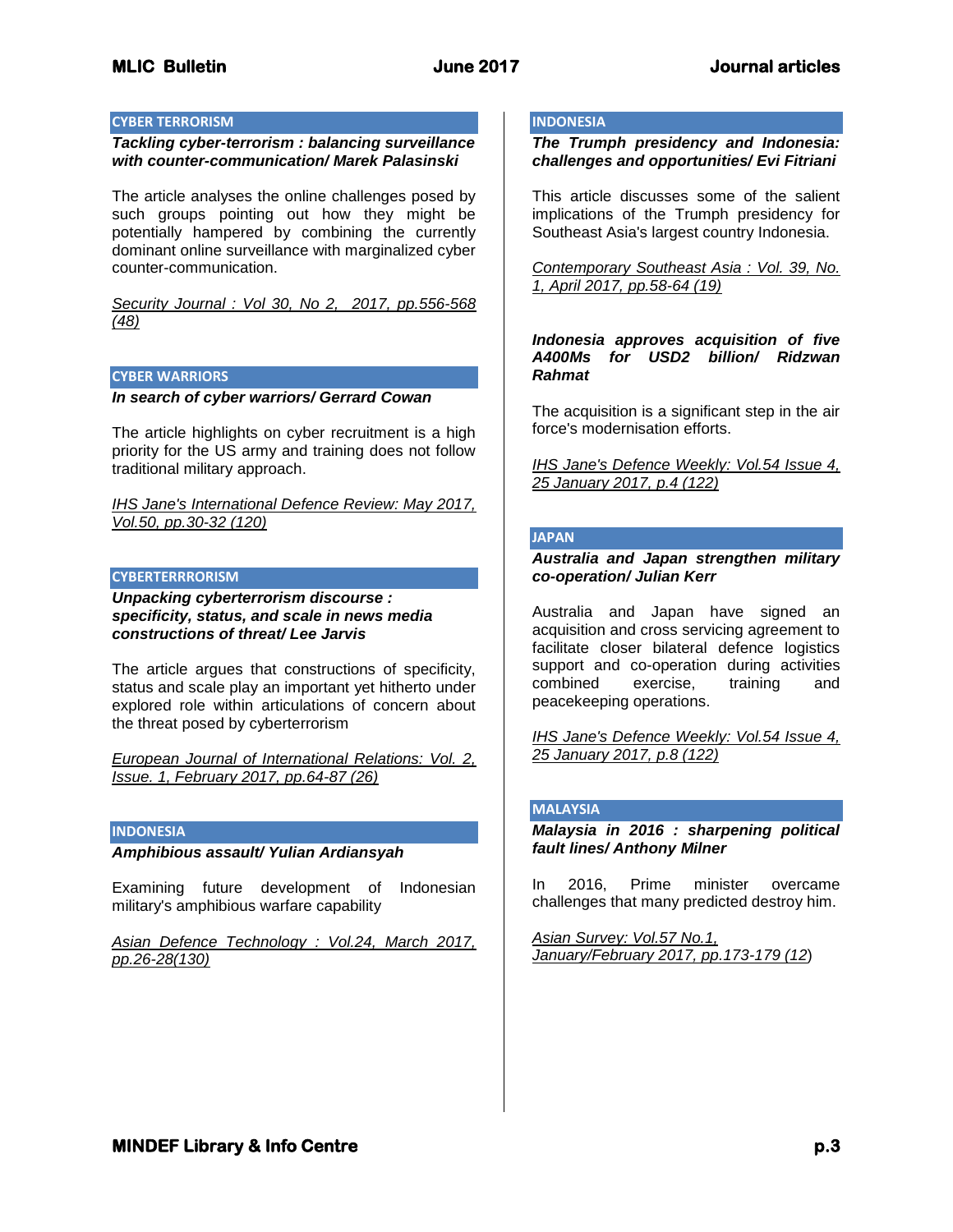### **MALAYSIA**

*Upgraded potential : new acquisitions and planned upgrades will enhance the combat capability of Malaysian armed forces/ Atul Chandra*

The upgrade focuses on the self-protection systems and mission planning and debrief systems. The new systems will enhance the operational capabilities of the aircraft allowing them to perform missions in a high threat environment

*Asian Defence Technology : Vol.24 March 2017, pp.10-11 (130)*

#### *Malaysia tightens its belt/ Dzirhan Mahadzir*

Given Malaysia's ongoing fiscal limitations and the continuing depreciation of the national currency.

*Asian Military Review : Vol.25, Issue 2, April 2017, pp.36-42 (60)*

#### **MARITIME SURVEILLANCE**

#### *Into the deep/ Tamir Eshel*

The article highlights the maritime surveillance is key to naval dominance. The effective maritime surveillance requires extensive coverage of large ocean areas, Surveillance by manned aircraft designed for maritime patrol and surveillance are suited for long and routine surveillance missions over sea. The elevated mast naval vessels

*Asian Defence Technology : Vol.24, March 2017, pp.20-24 (130)*

#### **MYANMAR**

*China and Myanmar hold first joint exercise naval exercise/ Anthony Davis*

An important milestone in the projection of Chinese naval power into bay of Bengal and the Indian ocean region, Naval exercise marked a good sign of cooperation based on mutual political trust.

*IHS Jane's Defence Weekly: Vol.54 Issue 22, 31 May 2017, p. 17 (122)*

# **NORTH KOREA**

*Getting tough on North Korea : how to hit Pyongyang where it hurts/ Joshua Stanton*

The United States and South Korea have tried to convince North Korea to abandon its nuclear aspirations.

*Foreign Affairs : Vol. 96, No. 3, May/June 2017, pp. 65-75 (76)*

# *Details emerge of North Korean C41 systems/ James Bingham*

Details have emerged of North Korean C41 developments following a United Nations investigation into a Malaysian-based company used by North Korea to sell defence equipment abroad.

*IHS Jane's International Defence Review: May 2017, Vol.50, p.6 (120)*

#### *Aggressive defence/ Masashi Murano*

North Korea disregarding international opinion and seemingly intent on showing off its military might, Japan is left with no choice but to take precautionary action and strengthen the regional BMD network.

*Asian Defence Technology : Vol.24, March 2017, pp.14-17 (130)*

#### *Would more sanctions sway North Korea?*

North Korea's ballistic missile and nuclear weapons programs is bringing renewed urgency to efforts to pressure Pyongyang to return to denuclearization negotiations before it tests a nuclear capable intercontinental ballistic missile.

*Arms Control Today: Vol. 47 No. 3, April 2017, pp.23-25 (5)*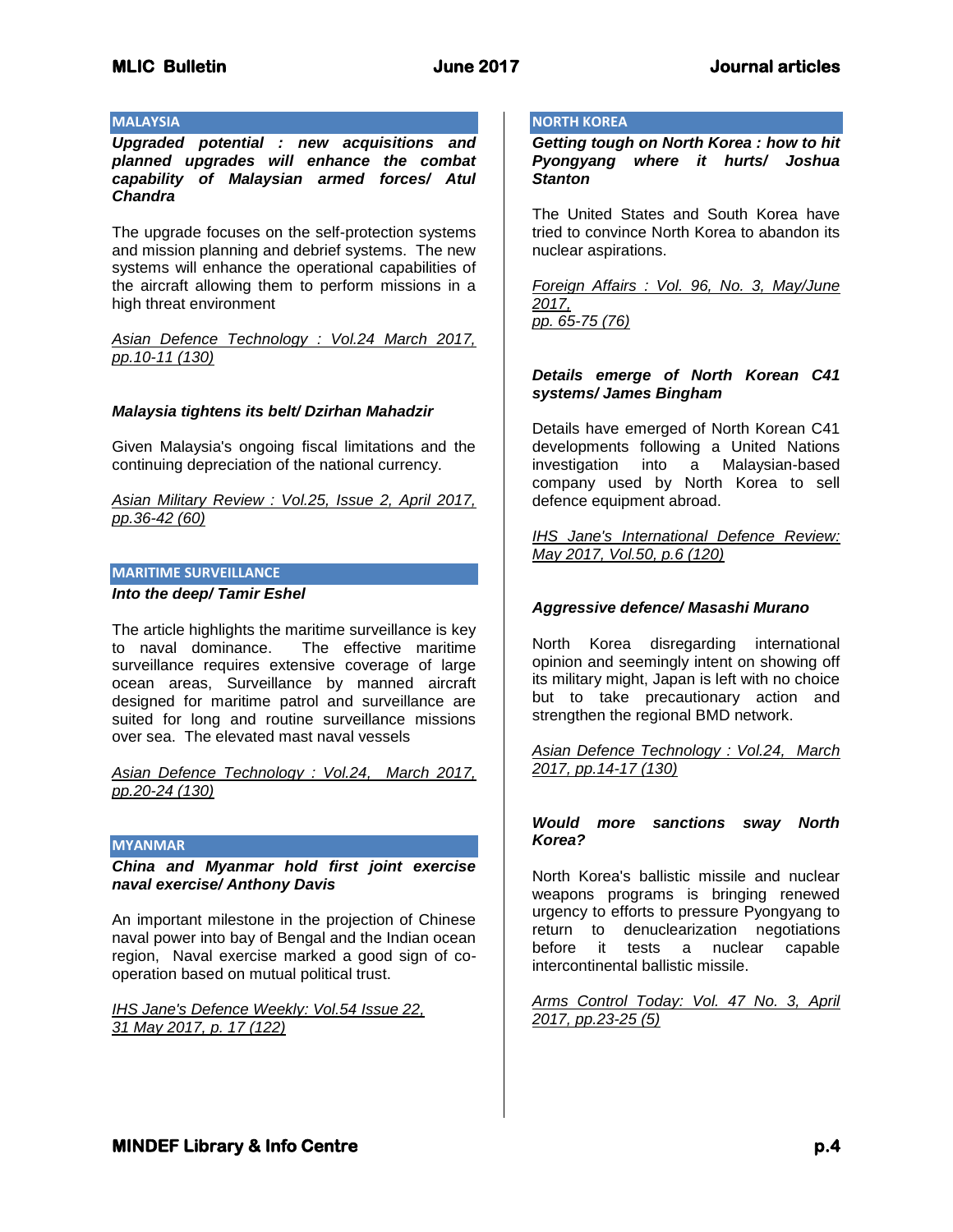# **NORTH KOREA**

*North Korea parades newest missiles/ Markus Schiller*

The North Korean regime recently paraded a number of new missile systems to demonstrate its growing military capabilities.

*IHS Jane's Defence Weekly: Vol.54 Issue 17, 26 April 2017, pp.34-35 (122)*

# *North Korean killing in Malaysia stirs diplomatic row*

Malaysian authorities have charged two women with murder in relation to the death of the half brother of North Korean leader Kim Jong-un

*Janes Intelligence Review: Vol 29, Issue 4, April 2017, p. 5 (123)*

*Shooting range : North Korea ups pace of ballistic missile launches/ Nick Hansen*

The article surveys the country's programme and analyses the possible motivations for the acceleration in testing.

*Janes Intelligence Review: Vol 29, Issue 4, April 2017, pp.48-51 (123)*

# **PHILIPPINES**

*Duterte orders military to secure Manila's unoccupied islands and reefs in the SCS/ Gabriel Dominguez*

Duterte has ordered the military to deploy to and fortify all of the country's unoccupied islands and reefs in the disputed South China Sea (SCS) to assert jurisdiction over the area.

*IHS Jane's Defence Weekly: Vol.54 Issue 16, 19 April 2017, p.17 (122)*

#### **SINGAPORE**

#### *Instructing the infantry/ Claire Apthorp*

The Asia Pacific region has a huge variety of armies resulting in no 'one size fits all' regarding how they are trained.

*Asian Military Review : Vol.25, Issue 2, April 2017, pp.24-27 (60)*

# **NORTH KOREA**

*Once, twice, three times independence/ Philip Tay*

The Republic of Singapore navy's (RSN's) RSS independence has been patrolling Singapore's waters for five decades in three different ships.

*Pioneer: May 2017, pp.22-25*

# *Doing more with less/ Alix Valenti*

Singapore's armed forces increasing regional security concerns and declining national birth rates. The modernisation of the armed forces hinges upon multimission platforms, networked soldiers and robotics.

*Asian Military Review : Vol.25, Issue 3, May 2017, pp.32-34 (60)*

# **SOUTH CHINA SEA**

*China, Vietnam agree to manage differences on South China Sea/ Gabriel Dominguez*

China and Vietnam have pledge to manage their maritime differences. Both sides agreed to avoid any actions that may complicate the situation and escalate tensions and safeguard the peace and stability of the South China Sea.

*IHS Jane's Defence Weekly: Vol.54 Issue 4, 25 January 2017, p.16 (122)*

# *The myth of Chinese sanctions over South China Sea disputes/ Angela Poh*

This article is organized into three sections. The first revisits the Scarborough Shoal incident between China and the Philippines in 2012, the second section reviews the dispute between China and Vietnam in 2014 and the third section argues that the media and to some extent academic discourse have responded to China's assertive posture regarding the South China Sea.

*The Washington Quarterly: Spring 2017, Vol.40 No.1, pp.143-165 (108)*

# **MINDEF Library & Info Centre** *p.5* $p.5$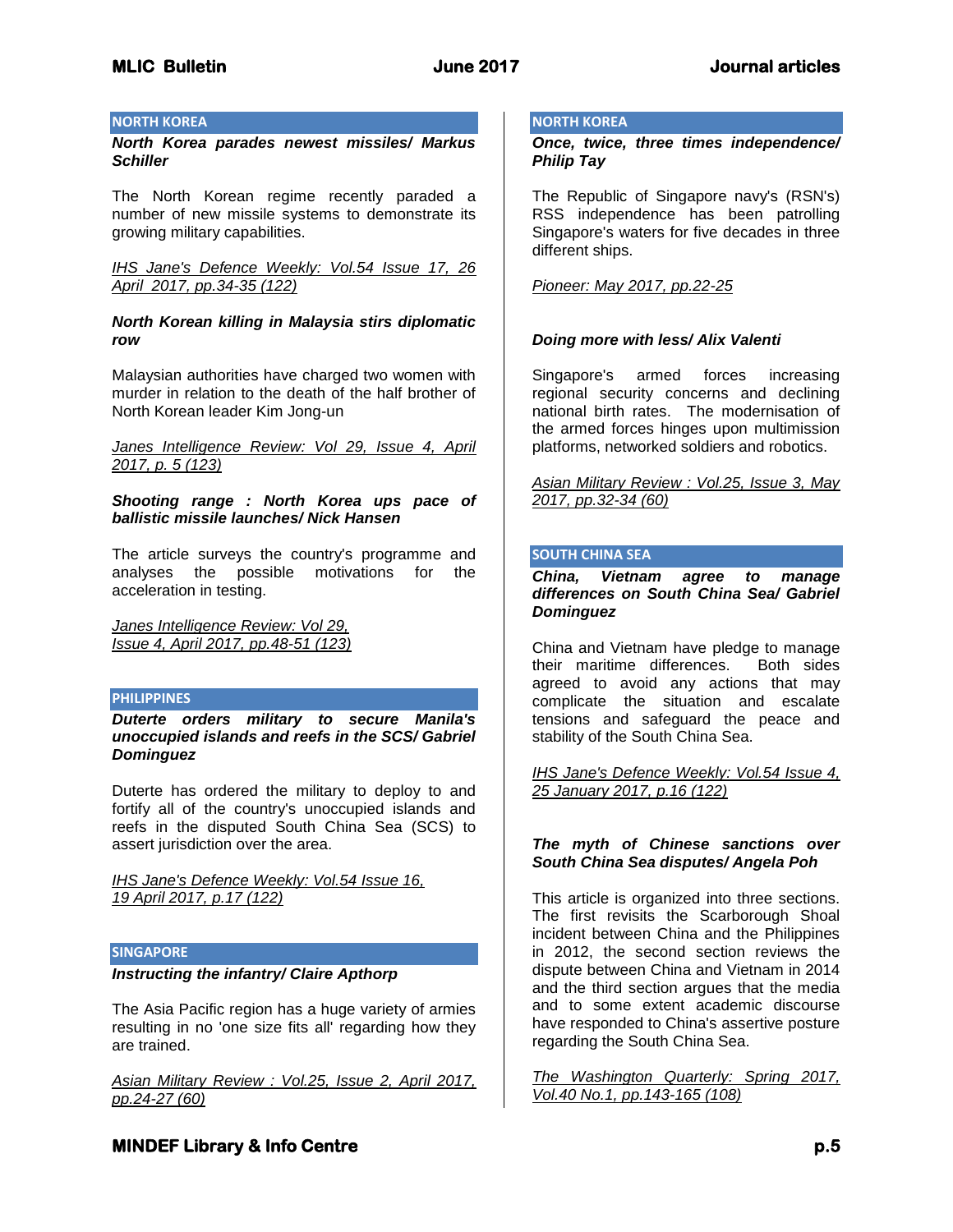# **SOUTH KOREA**

#### *World : the negotiator/ Charlie Campbell*

Moon Jae-In is set to become president of South Korea and he wants to talk.

*Time: Vol 189, No.18, 15 May 2017, pp. 32- 35 (135)*

# *South Korea's rise in comparative perspective/ Xiaobo Hu*

South Korea has had a distinctive rise in status in the international order, relying on gains in all major components of national power economic, military, political and societal.

*Asian Perspective: Vol.41 No.1, 2017, pp. 3-15 (11)*

# *The US pivot to Asia and South Korea's rise/ Balbina Y Hwang*

The article discusses on external factors have shaped South Korea's, security transformation, internal factors have been just as important drivers of South Korea's foreign policy.

*Asian Perspective: Vol.41 No.1, 2017,pp. 71-97 (11)*

*Peacekeeping and counterpiracy : a comparative analysis of South Korea's contributions to international peace and stability/ Terence Roehrig*

South Korea's contributions to UN peacekeeping and maritime security with those of Australia, China and Japan

*Asian Perspective: Vol.41 No.1, 2017, pp. 121-146 (11)*

# **SOUTHEAST ASIA**

*Roundtable : the Trump presidency and Southeast Asia/ Ian Storey*

The modest expectation from the roundtable is for others to build on the works of the regional experts assembled by forging ahead with their own critically-informed analysis of the prognostic linkage between the Trump presidency and Southeast Asia.

*Contemporary Southeast Asia : Vol. 39, No. 1, April 2017, pp.1-64 (19/DA)*

#### *US security relations with Southeast Asia in the Trump administration/ Catharin Dalpino*

The article highlights on the ultimate challenge in crafting US security relations with Southeast Asia lies within the Trump administration itself.

*Contemporary Southeast Asia : Vol. 39, No. 1, April 2017, pp.3-8 (19)*

#### **TERRORISM**

*Recalibrating deterrence to prevent nuclear terrorism/ Robert S Litwak*

The article proclaimed that the terrorist group was seeking to pull off something truly epic. Terrorist groups like al-Qaeda and ISIS remain intent on acquiring a nuclear weapon.

*The Washington Quarterly: Spring 2017, Vol.40 No.1, pp.55-70 (108)*

*Product fraud and product counterfeiting as a source of terrorist financing/ John Spink*

Countering the financing of terrorism discussed that the terrorist usually fund their operations based on convenience and stealth.

*Security Journal : Vol 30, No 2, 2017, pp.640-645 (48)*